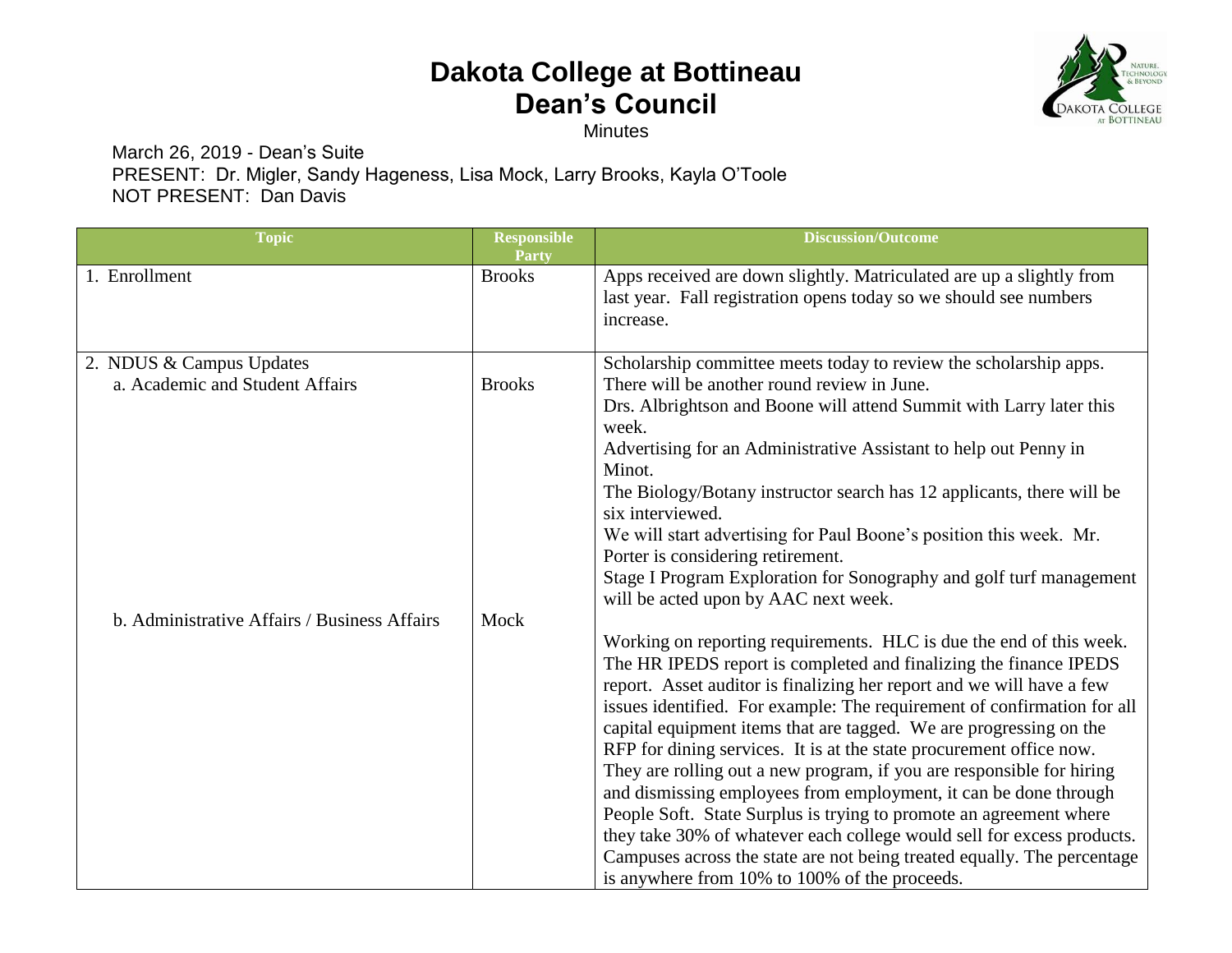## **Dakota College at Bottineau Dean's Council**



| c. NJCAA Mon Dak / Athletics               | Davis    |                                                                                     |
|--------------------------------------------|----------|-------------------------------------------------------------------------------------|
|                                            |          | Dan was not available to report.                                                    |
| d. Distance Education Council/Distance Ed. | O'Toole  |                                                                                     |
| and Academic Support Services              |          | Advising week starts tomorrow. The Success Center may have their                    |
|                                            |          | door closed throughout the week to provide privacy for students. They               |
|                                            |          | are having trouble retaining tutors.                                                |
|                                            |          | The April Community Ed schedule is complete. Kayla is working on a                  |
|                                            |          | summer program; College for Kids to be held in June.                                |
|                                            |          | There is a new online program in review which would be a certificate                |
|                                            |          | of completion for QSP. It would be 8 credits or less.                               |
|                                            |          | Kayla attended the NACEP webinar yesterday for DC accreditation.                    |
|                                            |          | We appear to be on track with the standards. No other school in the                 |
|                                            |          | State of ND has this accreditation. This will help set us apart from the            |
|                                            |          | others with our DC and LEAP program.                                                |
|                                            |          | Kayla reviewed the area schools that have LEAP graduates; Newburg,                  |
|                                            |          | Our Redeemers, Drake, Mohall, Bottineau and waiting to hear from                    |
|                                            |          | Rugby.                                                                              |
|                                            |          | NCEC will be on campus Monday for their state review.                               |
|                                            |          | Bottineau is hosting Garrison as a Chamber exchange this Thursday.                  |
|                                            |          | ASTEP will be on campus April 4 <sup>th</sup> to share what they do between         |
|                                            |          | campuses. SARAH data reporting seminar on the 4 <sup>th</sup> .                     |
| e. Public Affairs Council                  | Hageness |                                                                                     |
|                                            |          | Work continues on the video scheduling.                                             |
|                                            |          | The TV screen in the old ticket booth area is being updated for                     |
|                                            |          | directory access.                                                                   |
|                                            |          | Website is complete except for the catalog links.                                   |
|                                            |          | Amy Koehler is on the radio this week.                                              |
| f. Chancellor's Cabinet / Dean's Update    | Migler   |                                                                                     |
|                                            |          | SBHE is meeting this week.                                                          |
|                                            |          | Farm Manager position was offered to Apryl Nylander yesterday. She                  |
|                                            |          | can start April 8 <sup>th</sup> . Physical Plant has received resignation from John |
|                                            |          | Stahl. Alvis Beckman officially done this Friday. Advertising for                   |
|                                            |          | Alvis' position and applications close April 12.                                    |
|                                            |          | Foundation Admin Assistant/Events Coordinator position is advertised.               |
|                                            |          | It closes the end of the month. Foundation Board met with John Staley               |
|                                            |          | on the capital campaign to work out the last pieces before kicking off              |